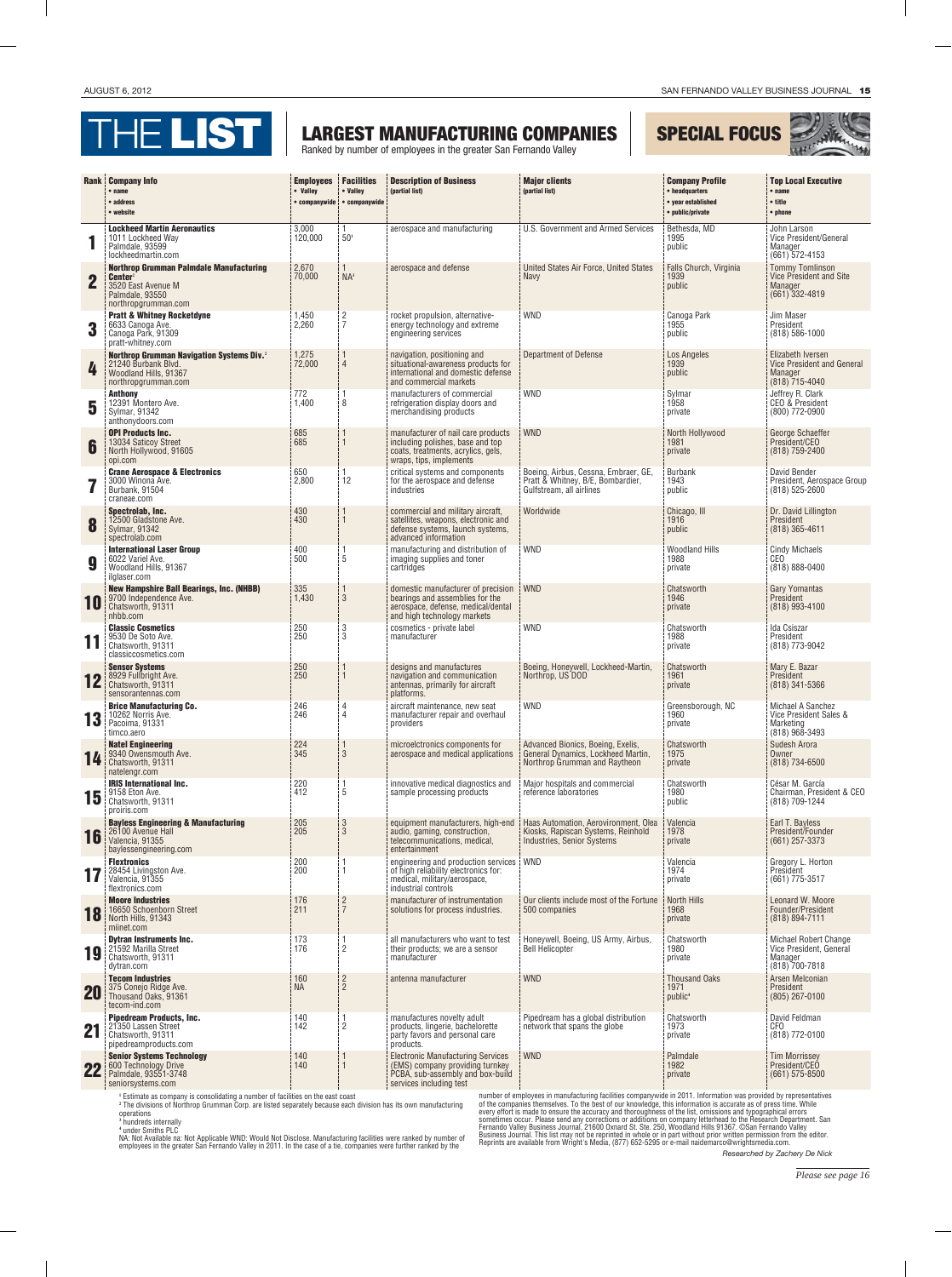## *Continued from page 15*

|                 | <b>Rank Company Info</b><br>$•$ name<br>• address<br>• website                                                 | <b>Employees</b><br>• Valley<br>• companywide | <b>Facilities</b><br>• Valley<br>• companywide | <b>Description of Business</b><br>(partial list)                                                                                              | <b>Major clients</b><br>(partial list)                                                                                                        | <b>Company Profile</b><br>• headquarters<br>• year established<br>• public/private | <b>Top Local Executive</b><br>$•$ name<br>• title<br>$•$ phone      |
|-----------------|----------------------------------------------------------------------------------------------------------------|-----------------------------------------------|------------------------------------------------|-----------------------------------------------------------------------------------------------------------------------------------------------|-----------------------------------------------------------------------------------------------------------------------------------------------|------------------------------------------------------------------------------------|---------------------------------------------------------------------|
| 23              | <b>Power-One Inc.</b><br>740 Calle Plano<br>Camarillo, 93012<br>power-one.com                                  | 108<br>3,320                                  | 6                                              | alternate current (AC)/direct current   WND<br>(DC) power supplies that convert<br>AC into DC voltage used primarily in<br>networking systems |                                                                                                                                               | Camarillo<br>1973<br>public                                                        | Richard J. Thompson<br>President & CEO<br>(805) 987-8741            |
| 24              | <b>Bobrick Washroom Equipment, Inc.</b><br>11611 Hart Street<br>North Hollywood, 91605<br>bobrick.com          | 100<br>250                                    | 6                                              | non-residential building products<br>including bathroom accessories and<br>partitions, commercial child seating<br>products                   | <b>WND</b>                                                                                                                                    | N. Hollywood<br>1906<br>private                                                    | <b>Mark Louchheim</b><br>President<br>$(818) 764 - 1000$            |
| 25              | <b>Matthews Studio Equipment Inc.</b><br>2405 W. Empire Ave.<br>Burbank, 91504<br>msegrip.com                  | 90<br>90                                      |                                                | industry specialized hardware and<br>lighting, control devices for motion<br>picture and television                                           | Major motion picture studios, rental<br>houses and production companies<br>throughout the world-81 countries.                                 | <b>Burbank</b><br>1970<br>private                                                  | <b>Ed Phillips</b><br>President<br>(818) 845-6715                   |
| 26              | <b>JMR Electronics</b><br>8968 Fullbright Ave.<br>Chatsworth, 91311<br>jmr.com                                 | 75<br>80                                      |                                                | Designs and manufactures<br>computer servers and data storage<br>products                                                                     | Raytheon, Unisys, BlueArc, Schneider<br>Electric                                                                                              | Chatsworth<br>1982<br>private                                                      | Josef Rabinovitz<br>President/CEO<br>$(818)$ 993-4801               |
| 27              | <b>Sundial Powder Coating</b><br>8421 Telfair Ave.<br>Sun Valley, 91352<br>sundialpowdercoating.com            | 65<br>65                                      |                                                | powder coating for retailers and<br>manufacturers                                                                                             | Home Depot, HAAS automation,<br>Levelor, Black & Decker, Harley<br>Davidson, P&G                                                              | Sun Valley<br>1982<br>private                                                      | Shivie Dhillon<br>President<br>(818) 767-4477                       |
| 28              | <b>Superior Thread Rolling Company</b><br>12801 Wentworth Street<br>Arleta, 91331<br>superiorthread.com        | 63<br>63                                      |                                                | customer aerospace fasteners for<br>aviation, defense and nuclear<br>companies                                                                | Major aircraft companies                                                                                                                      | Arleta<br>1952<br>private                                                          | <b>Tom Mundy</b><br>President<br>$(818) 504 - 3626$                 |
| 29              | <b>Qualstar Corp.</b><br>3990-B Heritage Oak Court<br>Simi Valley, 93063<br>qualstar.com                       | 60<br>70                                      | $\overline{c}$<br>3                            | automated tape libraries, N2Power<br>brand high efficiency power<br>supplies, Topo Jojo brand touchless<br>computer mouse                     | <b>WND</b>                                                                                                                                    | Simi Valley<br>1984<br>public                                                      | Larry Firestone<br>President & CEO<br>(805) 583-7744                |
| 30              | <b>Marfred Industires a Division of Amcor</b><br>12450 Foothill Blvd.<br>Lake View Terrace, 91342<br>NA.       | 58<br>150,000                                 | $2^{\circ}$<br>NA <sup>1</sup>                 | folding cartons / packaging                                                                                                                   | <b>WND</b>                                                                                                                                    | Australia<br>1933<br>public                                                        | <b>Marc Fenster</b><br><b>General Manager</b><br>$(818) 896 - 2984$ |
| 31              | <b>Malabar International</b><br>220 W. Los Angeles Ave.<br>Simi Valley, 93065<br>malabar.com                   | 55<br>55                                      |                                                | aircraft maintenance and support<br>equipment including aircraft jacks,<br>aircraft recovery equipment, aircraft<br>wheel/brake changers      | Boeing, Lockheed Martin, American<br>Airlines, Fed Ex, Southwest Airlines,<br>United/Continental Airlines, Alaska<br>Airlines, Delta Airlines | Simi Valley<br>1935<br>private                                                     | John E. Carroll<br>Chairman & CEO<br>(805) 581-1200                 |
| 32 <sub>1</sub> | <b>S&amp;H Machine</b><br>900 N. Lake Street<br><b>Burbank, 91502</b><br>shmachine.com                         | 50<br>50                                      | $\overline{5}$<br>5                            | high precision, close tolerance<br>machined parts and assemblies                                                                              | <b>WND</b>                                                                                                                                    | <b>Burbank</b><br>1960<br>private                                                  | David L Fisher<br>President<br>$(818) 846 - 9847$                   |
|                 | <b>Industrial Electronic Engineers</b><br>33 7723 Kester Ave.<br>Van Nuys, 91405<br>ieeinc.com                 | 50<br>50                                      |                                                | enhanced electronic displays and<br>display-based products for military,<br>industrial & retail applications                                  | <b>WND</b>                                                                                                                                    | Van Nuys<br>1946<br>private                                                        | <b>Thomas Whinfrey</b><br>President<br>(818) 787-0311               |
| 34              | <b>Aero Engineering</b><br>28217 Avenue Crocker<br>Valencia, 91355<br>aeroeng.com                              | 47<br>48                                      | $\overline{c}$<br>$\overline{2}$               | manufacture aircraft parts,<br>assemblies and landing gear<br>components for aerospace and<br>defense                                         | US Government, Boeing, Lockheed<br><b>Martin</b>                                                                                              | Valencia<br>1948<br>private                                                        | Dennis L. Junker<br>President<br>(661) 295-0875                     |
| 35              | Perillo Industries, Inc. dba Century Electronics<br>2150 Anchor Court<br>Newbury Park, 91320<br>centuryele.com | 45<br>45                                      |                                                | military, aerospace and industrial<br>industries, supplying MIL-<br>environment, industrial, commercial<br>and custom power supplies          | Raytheon, Boeing, AAI, L-3<br>Communications, SRS                                                                                             | Newbury Park<br>1973<br>private                                                    | Mary E. Perillo<br>President & Owner<br>(805) 498-9838              |
| 36              | <b>Frazier Aviation</b><br>445 N. Fox Street<br>San Fernando, 91340<br>frazieraviation.com                     | 44<br>44                                      |                                                | military and commercial<br>manufacturing of aerospace<br>structural component parts and<br>assemblies                                         | US Government, Lockheed, Boeing,<br>Northrop, General Dynamics, also<br>serving 11 other countries                                            | San Fernando<br>1953<br>private                                                    | Robert L. Frazier<br>President<br>$(818)$ 898-1988                  |
| 37              | <b>Miles Chemical Company, The</b><br>12801 Rangoon Street<br>Arleta, 91331<br>mileschemical.com               | 43<br>49                                      | $\overline{2}$                                 | chemical distribution,<br>environmental services, branded<br>products, chemical blending, third<br>party logistics                            | <b>WND</b>                                                                                                                                    | Arleta<br>1996<br>private                                                          | <b>Anthony Miles</b><br>President<br>(818) 504-3355                 |
| 38              | <b>Kenwalt Die Casting Company</b><br>8719 Bradley Ave.<br>Sun Valley, 91352<br>kenwalt.com                    | 40<br>40                                      |                                                | aluminum and zinc alloys die<br>casting company from designs to<br>finished products                                                          | <b>WND</b>                                                                                                                                    | <b>Sun Valley</b><br>1967<br>private                                               | Ken Zaucha Sr<br>President<br>(818) 768-5800                        |
| 39              | <b>LA ProPoint Inc.</b><br>10870 La Tuna Canyon Road<br>Sun Valley, 91352<br>lapropoint.com                    | 35<br>40                                      |                                                | full service design, fabrication,<br>installation and rigging company<br>serving the entertainment and<br>related industries                  | Universal Studios, Sony Studios,<br>Warner Brothers Studios, Matt<br>Construction, LA Philharmonic,<br>Hollywood Bowl, Van Wagner Outdoor     | Sun Valley<br>2002<br>private                                                      | Mark Riddlesperger<br>President<br>(818) 767-6800                   |
| 40              | The Flamemaster Corp.<br>13576 Desmond Street<br>Pacoima, 91331<br>flamemaster.com                             | 35<br>36                                      |                                                | manufacturer of aerospace sealants                                                                                                            | <b>WND</b>                                                                                                                                    | Pacoima<br>1942<br>public                                                          | Joseph Mazin<br>President<br>$(818) 890 - 1401$                     |
| 41              | <b>Blue Microphones</b><br>5706 Corsa Ave., Ste. 102<br>Westlake Village, 91362<br>bluemic.com                 | 34<br>38                                      | $\frac{2}{2}$                                  | designs and produces an extensive<br>line of microphones and recording<br>tools for audio professionals.<br>musicians and consumers           | <b>WND</b>                                                                                                                                    | Westlake Village<br>1995<br>private                                                | John Maier<br>CEO<br>(818) 879.5200                                 |
| 42              | <b>Neutraderm</b><br>20660 Nordhoff Street<br>Chatsworth, 91311<br>neutraderm.com                              | 33<br>38                                      |                                                | technology based skin care<br>manufacturer for major domestic<br>and international brands worldwide                                           | <b>WND</b>                                                                                                                                    | Chatsworth<br>2003<br>private                                                      | <b>Samuel Raoof</b><br>President<br>(818) 534-3190                  |
| 43              | <b>National Coatings Corp.</b><br>1201 Calle Suerte<br>Camarillo, 93012<br>nationalcoatings.com                | 30<br>30                                      | $\overline{2}$                                 | commercial and industrial<br>elastomeric, acrylic roof coatings -<br>base coats, top coats, primers and<br>sealants                           | Google, Apple, GE, Universal Studios,<br>Coca-Cola, Home Depot, Vons, Disney,<br>Warner Brother, KFC, HP, Honda and<br>many more              | Camarillo<br>1981<br>private                                                       | Matt Kolb<br>President<br>(800) 423-9557                            |
| 44              | Comco, Inc.<br>2151 North Lincoln Street<br>Burbank, 91504<br>comcoinc.com                                     | $\frac{25}{33}$                               |                                                | manufacturer of micro-abrasive<br>blasting technology and equipment;<br>providing solutions for a diverse<br>group of industries              | <b>WND</b>                                                                                                                                    | <b>Burbank</b><br>1968<br>private                                                  | Colin G. Weightman<br>President<br>$(818) 841 - 5500$               |
| 45              | <b>Andrews Powder Coating, Inc.</b><br>9801 Independence Ave.<br>Chatsworth, 91311<br>powdercoater.com         | $\frac{25}{25}$                               |                                                | powder coating, metal refinishing,<br>plating, polishing, anodizing,<br>chrome, metallic ceramic high<br>temperature coatings                 | <b>WND</b>                                                                                                                                    | Chatsworth<br>1980<br>private                                                      | <b>Scott Andrews</b><br>Owner<br>(818) 700-1030                     |

<sup>1</sup> hundreds internally<br>NA: Not Available na: Not Applicable WND: Would Not Disclose. Manufacturing facilities were ranked by number of<br>employees in the greater San Fernando Valley in 2011. In the case of a tie, companies

every effort is made to ensure the accuracy and thoroughness of the list, omissions and typographical errors<br>sometimes occur. Please send any corrections or additions on company letterhead to the Research Department. San<br>F